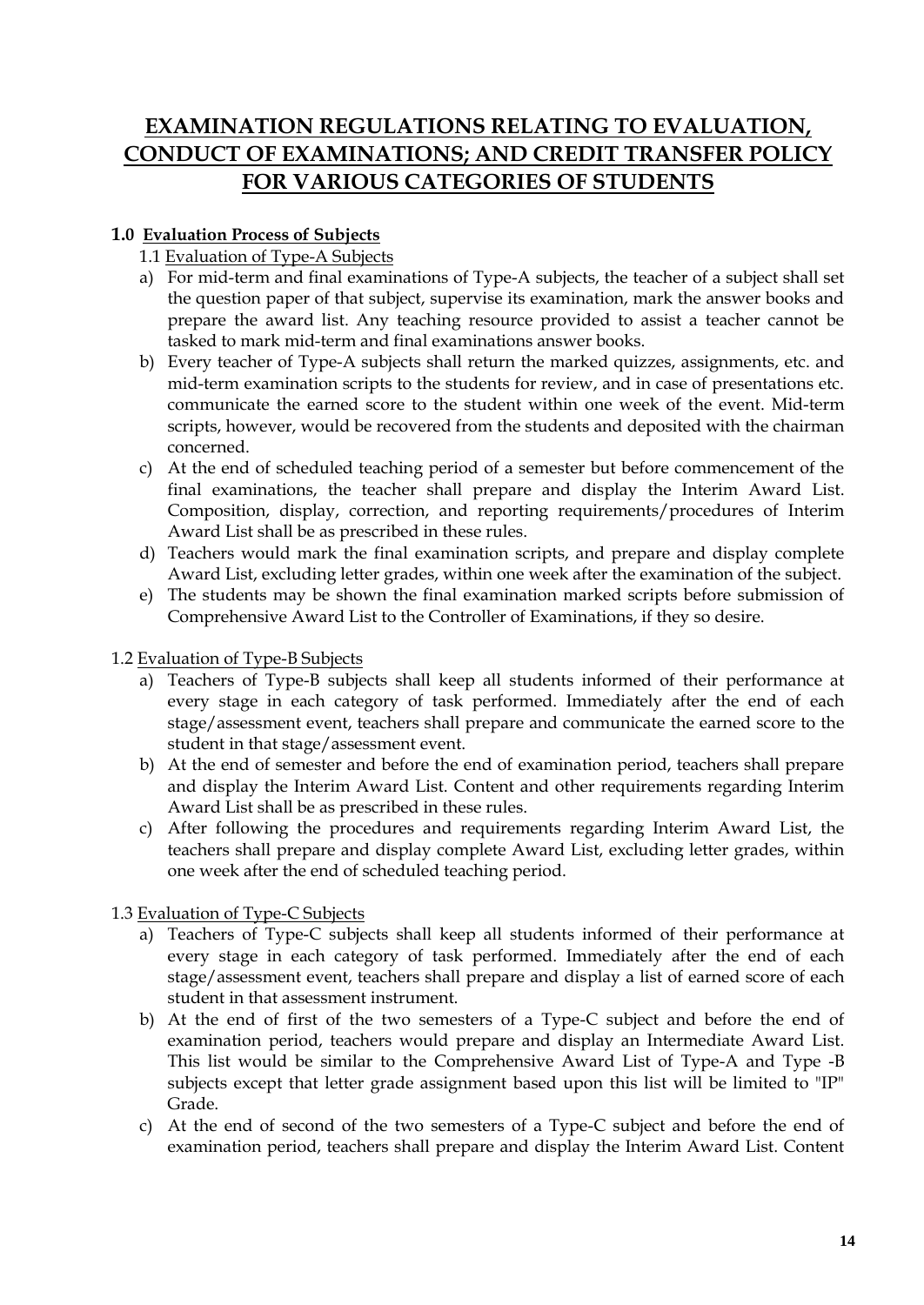and other requirements regarding Interim Award List shall be as prescribed in these rules.

d) Within one week of the conduct of Viva-voce/Jury examination, internal and external examiners shall prepare and display complete Award List excluding the letter grades.

# 1.4 Interim Award List

- a) Interim Award List would show the percentage as well as weighted score of each stage/assessment instrument of that subject including the mid-term examination in case of Type-A subjects.
- b) The Interim Award List will be communicated to all students via electronic means or/and displayed on the Notice Boards for at least two working days to permit students to point out any anomalies, errors, omissions etc. in the list.
- c) The teachers shall give due consideration to any anomalies, errors, omissions etc. in the list pointed out by any student, and may correct the list.
- d) Any further processing of the list shall be carried out only after it has been displayed on the Notice Boards for the mandatory period and decisions regarding all matters pointed out by students have been taken.

## 1.5 Comprehensive Award List

The Comprehensive Award List shall show, for each student:

- a) The weighted combination of the Interim Award and Final Examination award in percentage format and Letter Grades corresponding to the comprehensive award.
- b) Sealed Comprehensive Award List will be sent to the Controller by the concerned teacher with a copy to the Chairman for record only.

## **2.0 Conduct of Examination of Type A Subjects Under Semester System**

#### 2.1 Question Papers

- i. All question papers are set by the concerned teacher.
- ii. The paper setters, who also ensure their correctness, supervise the photocopying or duplicating of the papers.
- iii. Question papers are kept in the safe custody of the teacher till the start of examination. He shall bear legal and moral responsibility for the safe custody and secrecy of the question papers.

#### 2.2 Reference Material during Tests/ Examinations

Prior to class tests, mid term/final examination, the subject teacher announces such books, notes or other material that can be referred to by the students during the test or examinations. All other books, notes, papers, etc., are withdrawn from the examinees.

#### 2.3 Examination Schedule

The Chairman of the department publishes the mid term and final examination schedule at least two weeks before start of the examinations in accordance with the University academic calendar.

#### 2.4 Conduct of Mid-Term and Final Examinations

a) The chairman shall depute teachers or staff as Deputy Superintendent and Invigilators for the conduct of examinations. The number of invigilators will be estimated on the basis of one invigilator for every 25 students.

b) The subject teacher shall be the Superintendent for the conduct of examination. The Superintendent shall ensure the following:-